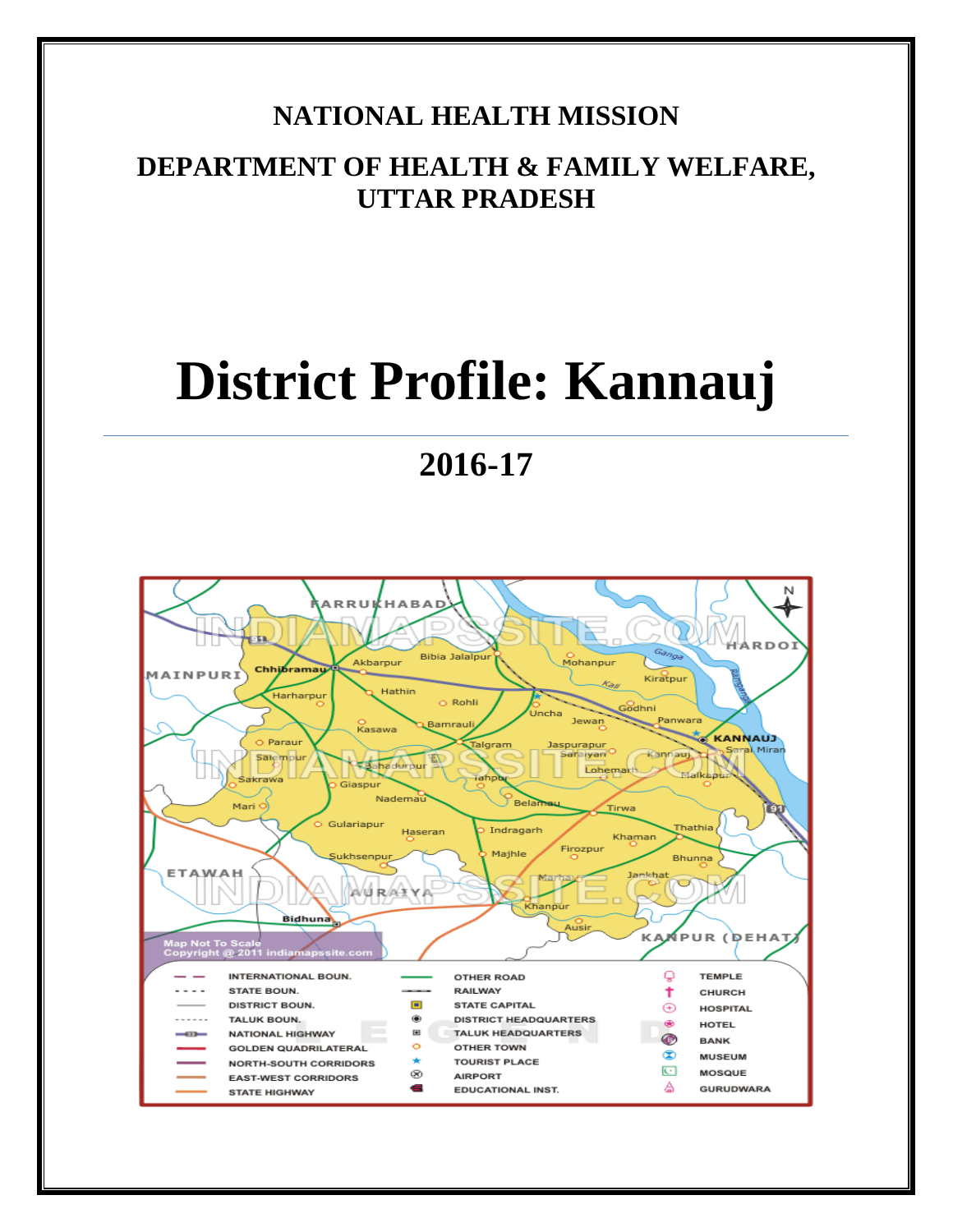#### **District Profile:**

|                                                        | Kannauj | <b>Uttar Pradesh</b> |
|--------------------------------------------------------|---------|----------------------|
| Rural Population (In lakhs) (Census 2011)              | 1375775 | 1551.11              |
| Number of Districts (RHS 2014)                         |         | 75                   |
| Number of Sub District (Tehsil/Taluka etc.)Census 2011 | 3       | 312                  |
| Number of Villages (RHS 2014)                          | 752     | 106704               |
| Number of District Hospitals (RHS 2014)                |         | 160                  |
| Number of Community Health Centres (RHS 2014)          | 11      | 773                  |
| Number of Primary Health Centres (RHS 2014)            | 27      | 3497                 |
| Number of Sub Centres (RHS 2014)                       | 188     | 20521                |

#### **Demographic Profile**

| <b>Indicator</b>                                   | Kannauj   | <b>Uttar Pradesh</b> |
|----------------------------------------------------|-----------|----------------------|
|                                                    |           |                      |
| Total Population (In Crore) (Census 2011)          | 1658005   | 19.96                |
| Decadal Growth (%) (Census 2001)                   | 19.27     | 20.09                |
| Crude Birth Rate (SRS 2014)                        | 23.8      | 27.2                 |
| Crude Death Rate (SRS 2014)                        | 9.3       | 7.7                  |
| Natural Growth Rate (SRS 2014)                     |           | 19.5                 |
| Sex Ratio (Census 2011)                            | 879       | 908                  |
| Child Sex Ratio (Census 2011)                      | 897       | 899                  |
| Schedule Caste population (In Crore) (Census 2001) | 0.030     | 3.51                 |
| Schedule Tribe population (in crore) (Census 2001) | 0.0000015 | 0.011                |
| Total Literacy Rate (%) (Census 2011)              | 74.01     | 69.72                |
| Male Literacy Rate (%) (Census 2011)               | 82.36     | 79.24                |
| Female Literacy Rate (%) (Census 2011)             | 64.46     | 59.26                |

#### **Status of Health Indicators**

| <b>Indicators</b>               | Kannauj             | <b>Uttar Pradesh</b> |
|---------------------------------|---------------------|----------------------|
| <b>Infant Mortality Rate</b>    | 78<br>$(SRS-2014)$  | 50<br>$(SRS-2014)$   |
| <b>Neo-Natal Mortality Rate</b> | 55<br>$(SRS-2014)$  | 35<br>$(SRS-2014)$   |
| <b>Maternal Mortality Ratio</b> | 267<br>$(SRS-2014)$ | 285<br>(SRS 2011-13) |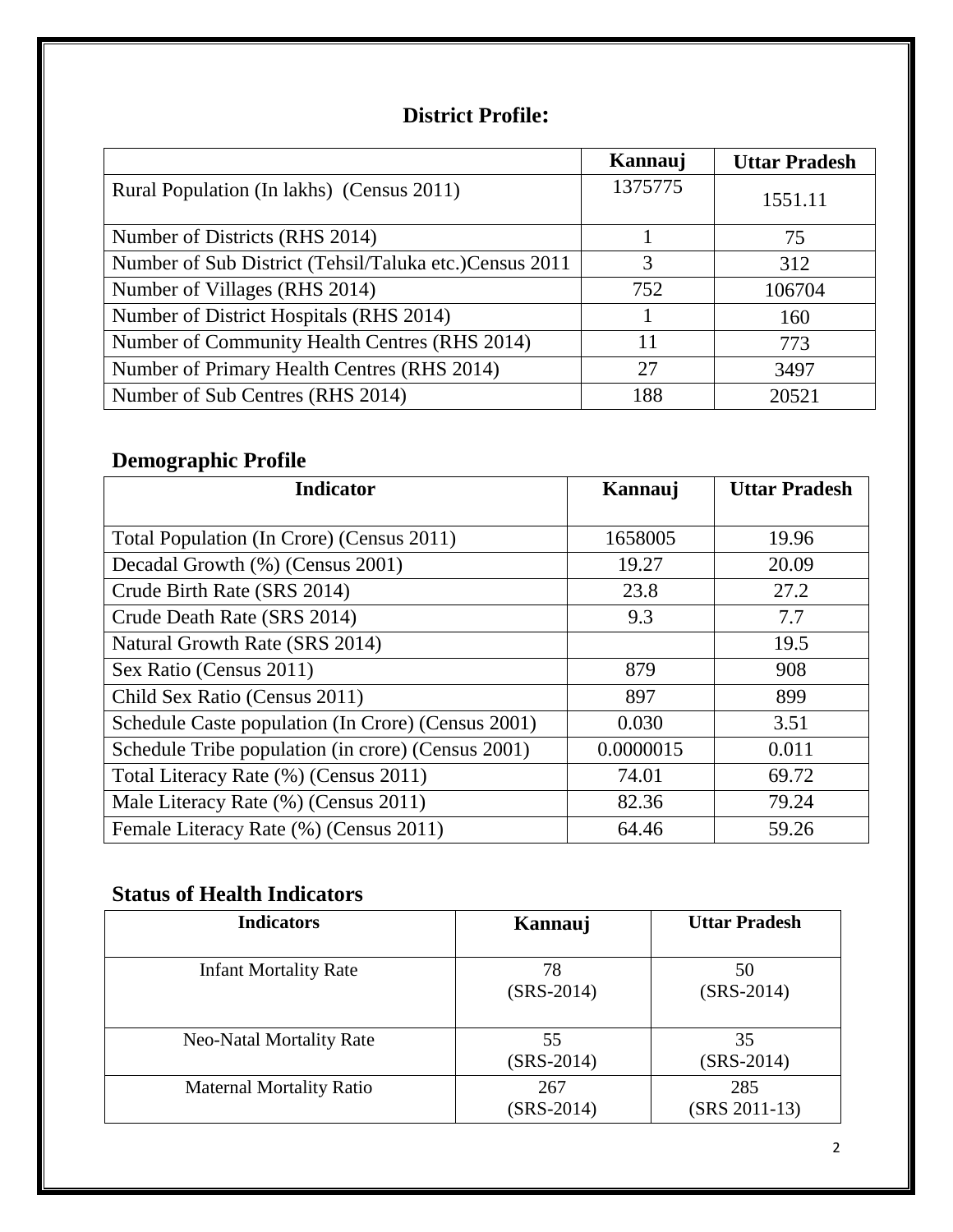| <b>Total Fertility Rate</b>      | 3.3<br>$(SRS-2014)$ | (SRS 2014)       |
|----------------------------------|---------------------|------------------|
| <b>Under-five Mortality Rate</b> | 99<br>$(SRS-2014)$  | 64<br>(SRS 2013) |

### **Progress under Health Systems Strengthening**

| SI.            | <b>Activity</b>               | <b>Status</b>                                                                                                                                                                                                                                               |
|----------------|-------------------------------|-------------------------------------------------------------------------------------------------------------------------------------------------------------------------------------------------------------------------------------------------------------|
| N <sub>0</sub> |                               |                                                                                                                                                                                                                                                             |
| $\mathbf{1}$   | 24x7 PHCs                     | Out of 27, only 0 PHCs are functioning on 24x7 basis.                                                                                                                                                                                                       |
| $\overline{2}$ | Functioning as<br><b>FRUs</b> | Only 2 Facilities(1 DH, 0 SDH and 1<br>other level CHC and others level) are working as FRUs                                                                                                                                                                |
| 3              | <b>ASHAs</b><br>Selected      | 1292 ASHAs have been engaged<br>$($ 1492 have been trained in 1 <sup>st</sup> Module,<br>and<br>1325 ASHAs are trained upto 5 <sup>th</sup> Module<br>and<br>836 ASHAs trained in Round-1 & 836 ASHAs<br>trained in Round-2 of $6^{th}$ & $7^{th}$ Modules) |
| $\overline{4}$ | Contractual<br>appointments   | 282 Human Resource (HR) has been approved.<br>(Medical Officers (MBBS) -  01, Specialist  02,<br>AYUSH Mos/ Physicians 52, SNs 51, ANMs<br>LTs 9, Pharmacists 12<br>49<br>others<br>106                                                                     |
| 5              | Rogi Kalyan<br>Samiti         | 9 facilities (1 DH, 8 CHCs) have been<br>registered with RKS.                                                                                                                                                                                               |
| 6              | <b>VHSNCs</b>                 | Out of 752 villages, .441 villages constituted<br>VHSNC <sub>s</sub> .                                                                                                                                                                                      |
| 7              | <b>DLVMCs</b>                 | Completion of 0 DLVMC has been reported.                                                                                                                                                                                                                    |
| 8              | <b>VHNDs</b>                  | 18054 VHNDs were held during 2015-16.                                                                                                                                                                                                                       |
| 9              | <b>ERS</b>                    | 20 (102-Type) & 16 (108-Type) are operational.                                                                                                                                                                                                              |
| 10             | <b>MMU</b>                    | An approval of 01 Mobile Medical Units (MMU) has<br>been given to the District.                                                                                                                                                                             |
| 11             | Ambulance                     | An approval of 20(102),16(108), 1(MMU) ambulances<br>has been given to the District.                                                                                                                                                                        |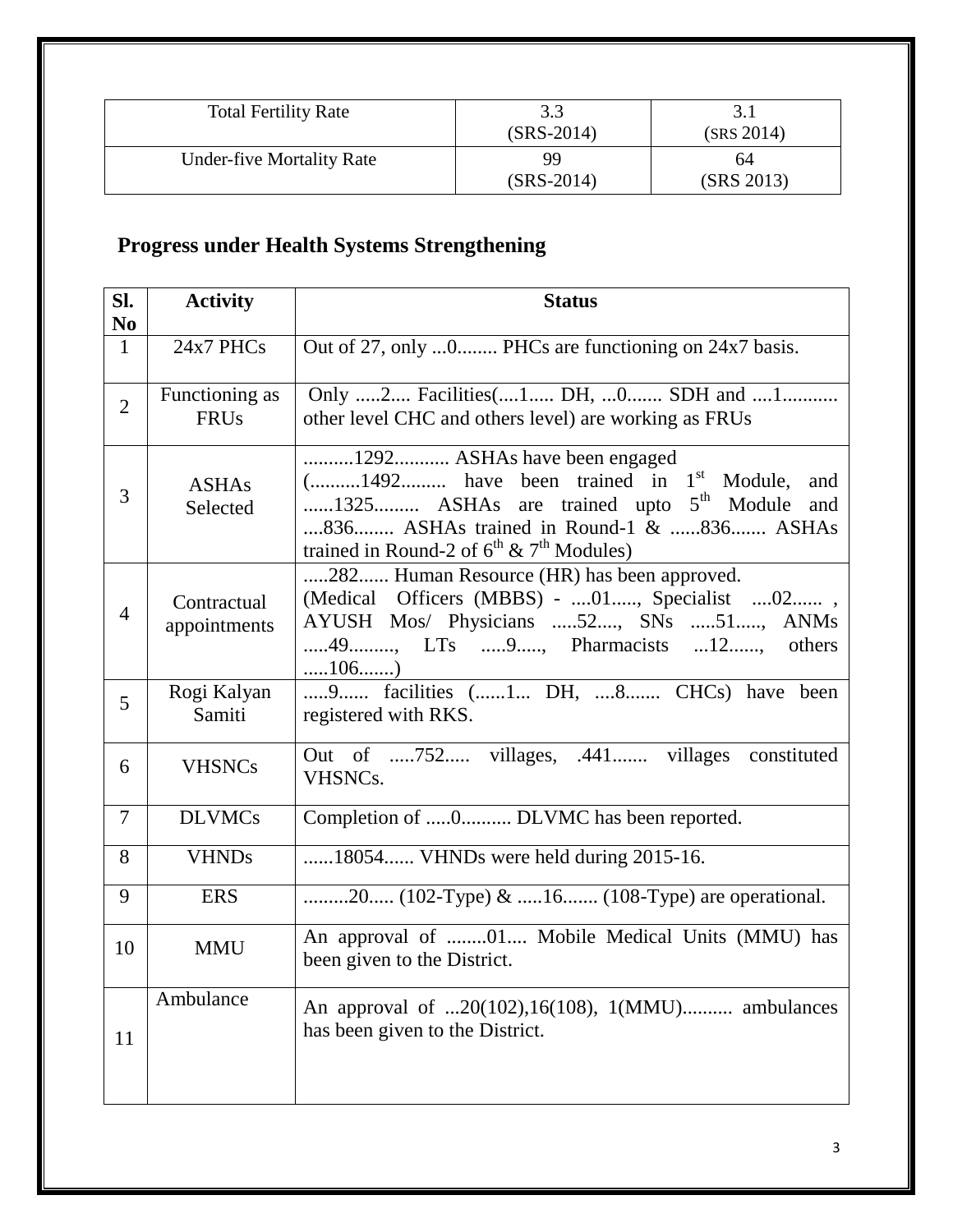|    | Infrastructure |                                              |                                |                         |   |                         |
|----|----------------|----------------------------------------------|--------------------------------|-------------------------|---|-------------------------|
|    | Strengthening  | Facility                                     |                                | <b>New Construction</b> |   | Renovation/Up gradation |
|    |                |                                              | Sanctioned                     | Completed               |   | Sanctioned   Completed  |
| 12 |                | <b>CHC</b>                                   |                                |                         |   |                         |
|    |                | <b>PHC</b>                                   | $\overline{\mathbf{5}}$        | 0                       |   |                         |
|    |                | DH                                           |                                |                         |   |                         |
|    |                |                                              |                                |                         |   |                         |
|    |                |                                              | Sick New Born Care unit (SNCU) |                         |   |                         |
| 13 | New Born Care  | New Born Stabilization Unit (NBSU)           |                                |                         |   |                         |
|    | Units          | New Born Care Corner (NBCC)                  |                                |                         | 8 |                         |
|    | established    | <b>Nutrition Rehabilitation Center (NRC)</b> |                                |                         |   |                         |
|    |                |                                              |                                |                         |   |                         |

#### **Physical Progress of Institutional Deliveries and JSY**

| Year    | <b>Institutional Deliveries</b> | <b>JSY</b> beneficiaries |
|---------|---------------------------------|--------------------------|
| 2012-13 | 21672                           | 18019                    |
| 2013-14 | 28077                           | 20721                    |
| 2014-15 | 32990                           | 20994                    |
| 2015-16 | 32245                           | 21408                    |
| 2016-17 | 12655                           | 9146                     |

#### **1. Funds Released under NRHM** (in crores)

| Year         | <b>Allocation</b> | Release* | <b>Expenditure</b> |
|--------------|-------------------|----------|--------------------|
| 2012-13      | 23.08             | 20.08    | 10.28              |
| 2013-14      | 12.45             | 9.76     | 15.58              |
| 2014-15      | 7.11              | 18.26    | 17.08              |
| 2015-16      | 8.62              | 21.29    | 20.77              |
| <b>Total</b> | 39.26             | 69.39    | 63.71              |

\*Release figures for the F.Y. 2015-16 are updated on 31.03.2016 and provisional.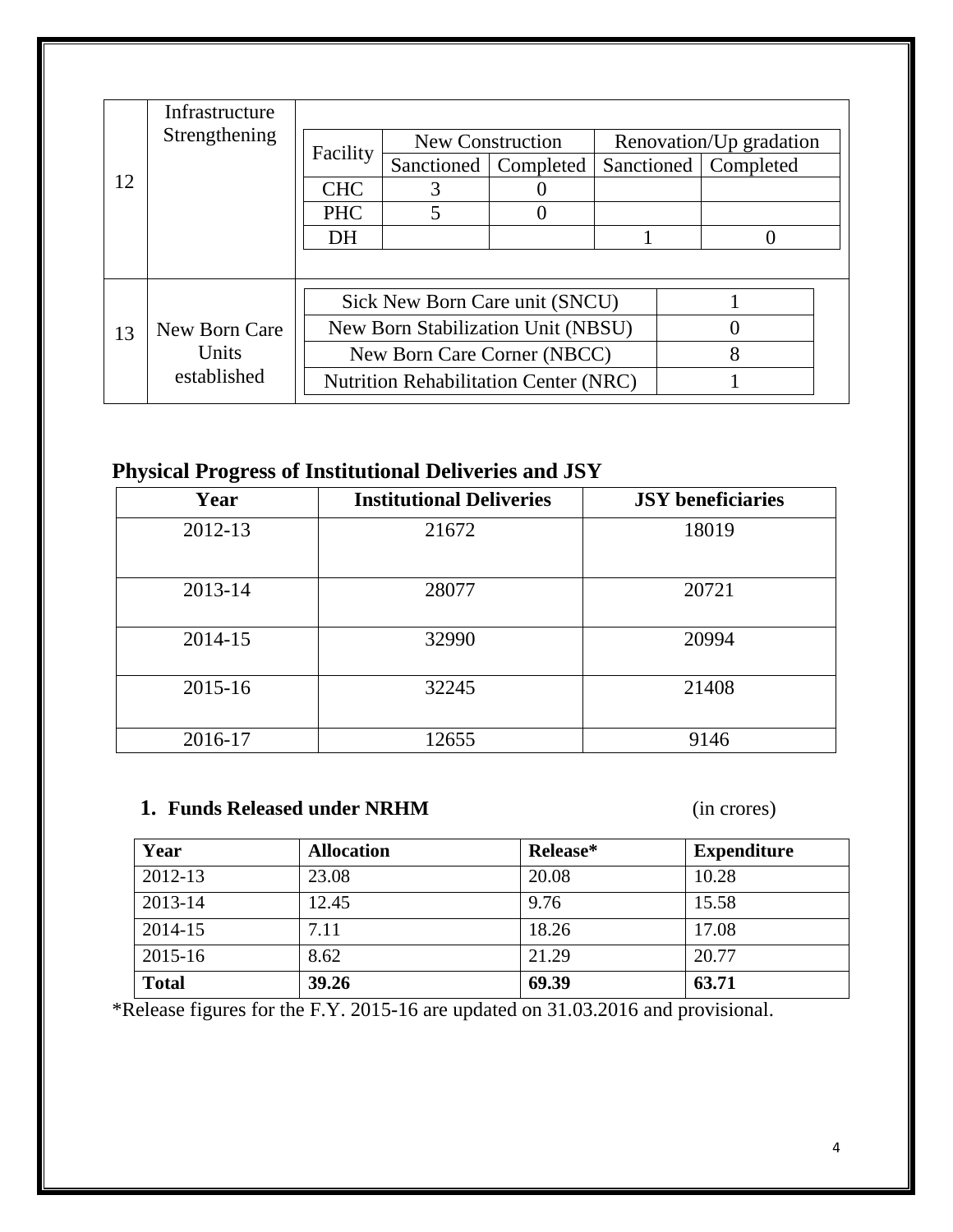#### **NUHM**

#### **A. Demographic Profile (As per Census 2011):**

|    | Total Population (In lakhs)                                                                  | 16.56  |
|----|----------------------------------------------------------------------------------------------|--------|
| 2  | Urban Population (In lakhs)                                                                  | 2.8    |
| 3  | Urban Population as percentage of total population                                           | 16.95% |
| 4  | Urban slum population (in lakhs)                                                             | 0.39   |
| 5  | Slum population as percentage of urban population                                            | 14.16% |
| 6  | Number of Metro cities                                                                       |        |
| 7  | Number of Million + cities $(> 10$ lakh population)                                          |        |
| 8  | Number of cities with 1 to 10 lakh population                                                |        |
| 9  | Number of towns with less than 1 lakh but more than 50<br>thousand population                |        |
| 10 | Number of State HQs/District HQs which have population<br>between 50 thousand to 30 thousand |        |
| 11 | Total Eligible cities $(6+7+8+9+10)$                                                         |        |
| 12 | Total cities covered under NUHM till 2015-16                                                 |        |

#### **B. Coverage:**

#### **Status of NUHM in the District ..Kannauj.**

#### **(Position as on 31st December, 2015)**

| Sl. No. | <b>Activities</b>                     | <b>Approved</b>   | <b>Progress</b> |
|---------|---------------------------------------|-------------------|-----------------|
| 1.      | <b>Planning &amp; Mapping</b>         |                   |                 |
| 2.      | <b>Human Resource</b>                 | <b>Sanctioned</b> | $In - position$ |
|         | <b>Medical Officers</b>               | 3                 | 3               |
|         | <b>Staff Nurses</b>                   | 5                 | 5               |
|         | <b>Auxiliary Nurse Midwife (ANMs)</b> | 12                | 12              |
|         | Lab Technicians                       | 3                 | 3               |
|         | Pharmacists                           | 3                 | 3               |
|         | <b>ASHA</b>                           | 14                | 12              |
|         | Mahila Arogya Samiti (MAS)            | $\Omega$          | $\theta$        |
|         | State Program Management Unit         |                   |                 |
|         | District Program Management Unit      | 1                 | 1               |
| 3.      | <b>Infrastructure</b>                 |                   |                 |
|         | <b>U-PHCs</b>                         |                   |                 |
|         | Strengthening of U-PHCs               | 3                 | 3               |
|         | New U-PHCs                            |                   |                 |
|         | <b>U-CHCs</b>                         |                   |                 |